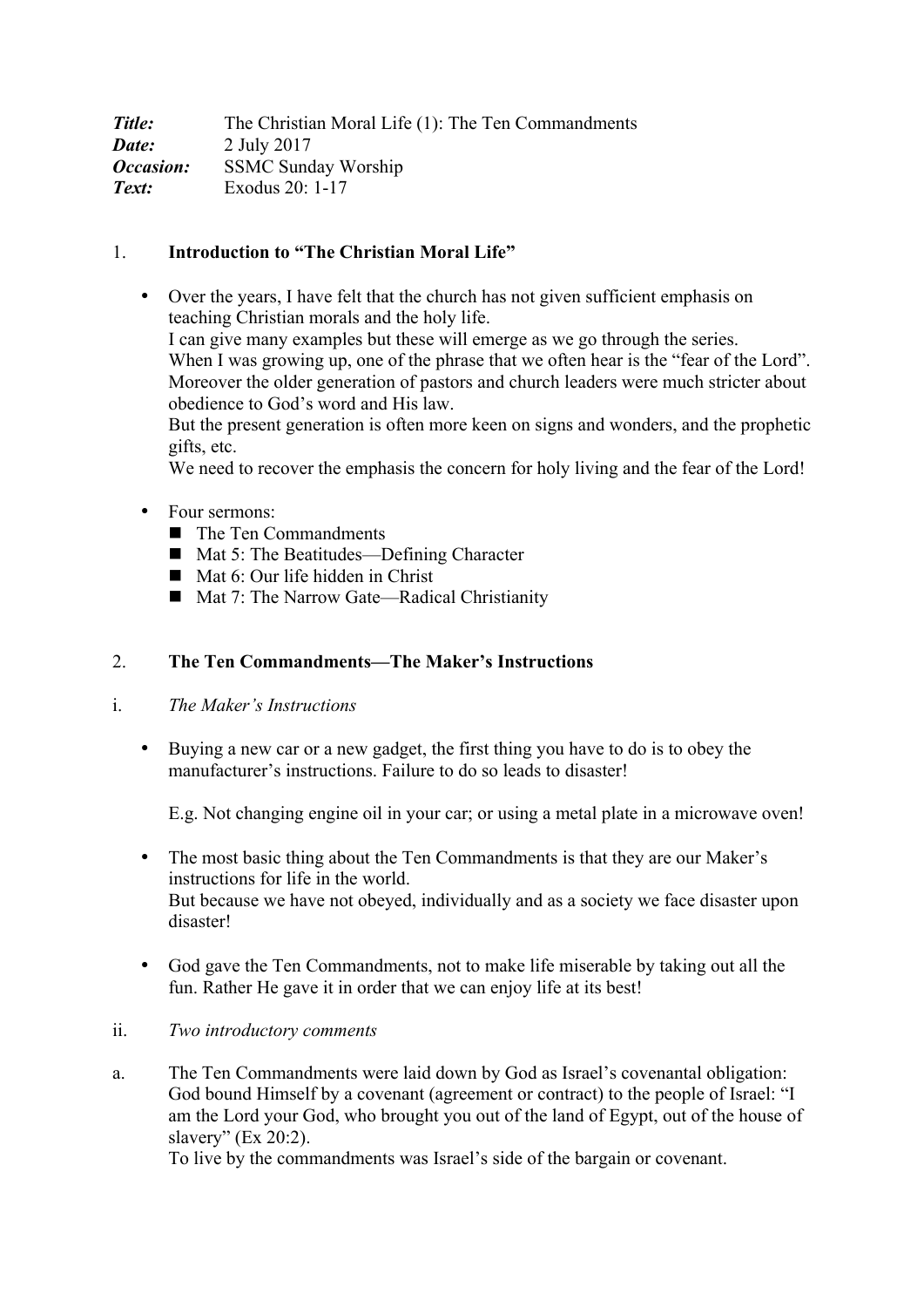Christians are bound to God through the new covenant in Christ. We are obligated to obey and live by these commandment also!

- b. Jesus takes two verses in the OT and used them to sum up the Ten Commandments:
	- Deut 6:5; "You shall love the LORD your God with all your heart and with all your soul and with all your might."
	- Lev 19:18; "You shall love your neighbour as yourself."
	- Hence in Matt 22:37-39; "And one of them, a lawyer, asked him a question to test him. 'Teacher, which is the great commandment in the Law?' And he said to him, 'You shall love the Lord your God with all your heart and with all your soul and with all your mind. This is the great and first commandment. And a second is like it: You shall love your neighbour as yourself. On these two commandments depend all the Law and the Prophets.'"

#### iii. *How are the Ten Commandments structured?*

- First 4 focused on loving God.
- Commandments 5–10 concern loving our neighbour.
- Note  $10^{th}$  Commandment: It goes beyond the act to the inner motive or to the heart! It already anticipates Jesus' teaching in the Sermon on the Mount in Mat 5:20, 22 & 28 where he goes beyond the letter of the Law to the heart. v. 20: Our righteousness must exceed that of the Pharisees v. 22: Not just murder but anger and hatred towards our neighbour.
	- v. 28: Not adultery but wrongful desire and lust.

## 3. **The Ten Commandments Explained**

i. *Have we taken God's word for grant and assumed that everyone know what it means?*

Could it be that we have taken God's word for granted? Story of my sermon on the  $6<sup>th</sup>$  Commandment in my first pastorate.

#### ii. *A brief run-through of the Commandments*

- C1: No other gods
	- $\blacksquare$  Forbids all association with worship of other gods or spirits in any form. E.g. *bomohs*, astrological practices, etc.
	- Not just a problem for those who come from non-Christian background or the bumi Christians in Malaysia. For many of us we are always tempted to worship other gods: degrees, positions and status, money, consumer society values, etc.
- C2: No visual images to which we bow down
	- **Exercise 15 Strict interpretation:** Nothing at all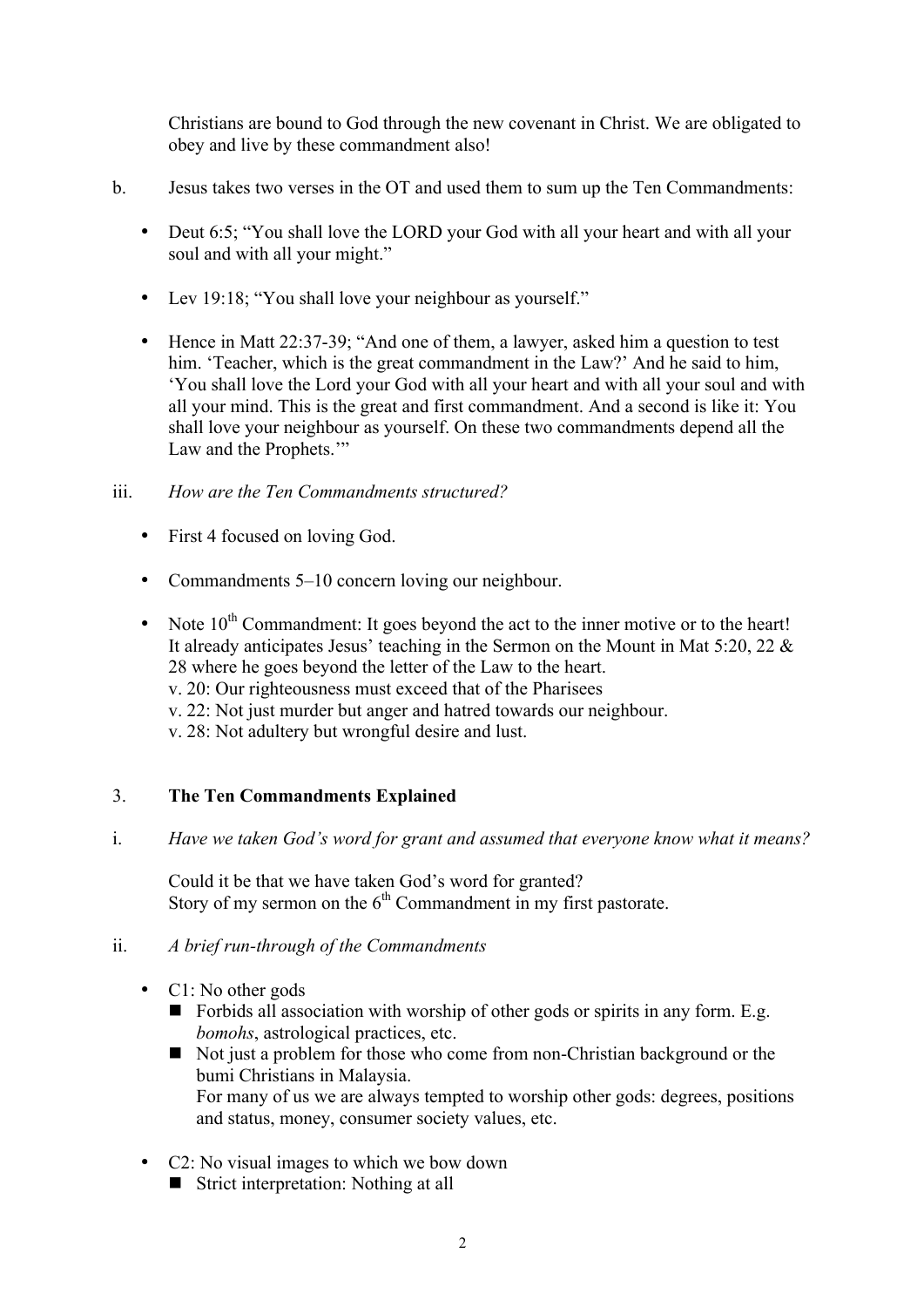But that would exclude every form of artistic representation. Yet we have all been blessed through the work of great Christian artists whose works have inspired us!

- **I** The emphasis appears to be on the  $2<sup>nd</sup>$  part in v. 5: "You shall not bow down or serve them …"
- Remember that God is a "jealous God"—not jealousy in a competitive sense; but in the sense that He accepts no rival and will share His glory with no other! (Cf. Is 42:8; "My glory I give to no other!") (If time allows, tell the story of Smith Wigglesworth who died at 87: "Poor Wigglesworth. What a failure to think that people have their eyes on me. God will never give His glory to another; He will take me from the scene." We need to develop a similar sensitivity to God's jealousy for His glory! Reason?)
- C.3: Not taking the Lord's name in vain
	- Blasphemy and profanity forbidden
	- **E** Presumptuous prophecy when God has not spoken.
	- Using it in any other way that is disrespectful; e.g. OMG
- C.4: Observing Sabbath
	- $\blacksquare$  OT Sabbath was Friday sundown to Saturday sundown
	- But did not Jesus reject Sabbath practice? No! Rather he rejected the Pharisaic legalism with its 1521 rules which had turned it into a bondage! Jesus was not running down C.4 but he had no time for the Pharisees' hairsplitting: "Sabbath made for men and not men for the Sabbath!"
	- $\blacksquare$  The Sabbath principle is to be taken seriously
		- o Rest mandated; goes back to the creation story
		- o We need the recreation or the refreshment. E.g. If I failed to take a proper weekly rest, the whole of the following week I am weighed down by inner fatigue!
		- o Also it is a test of whether we trust God: Cf. the collection of manna; the same principle applies in modern life; e.g. exam preparation; work; etc.
- C.5: Honouring parents
	- ! This needs reemphasis again and again, especially in our modern world
	- $\blacksquare$  This includes proper respect, providing for them, and also caring for them in their old age.
	- $\blacksquare$  Time does not permit. But this is also a call to the proper ordering of our family **lives**
- C.6: Killing prohibited
	- ! Obviously it is not absolute prohibition as other parts of the OT allows for capital punishment, etc.
		- Murder is what is prohibited.
	- $\blacksquare$  But what about abortion?

Modern men and women will certainly have to stand before God's judgment throne one day and answer for the millions of murders they have committed through abortion.

Abortion as a means of birth-control for whatever reason cannot be justified. Yet sadly it is widespread in many countries like China, India and the west. Christian ethicists have only allowed it for the purpose of saving lives.